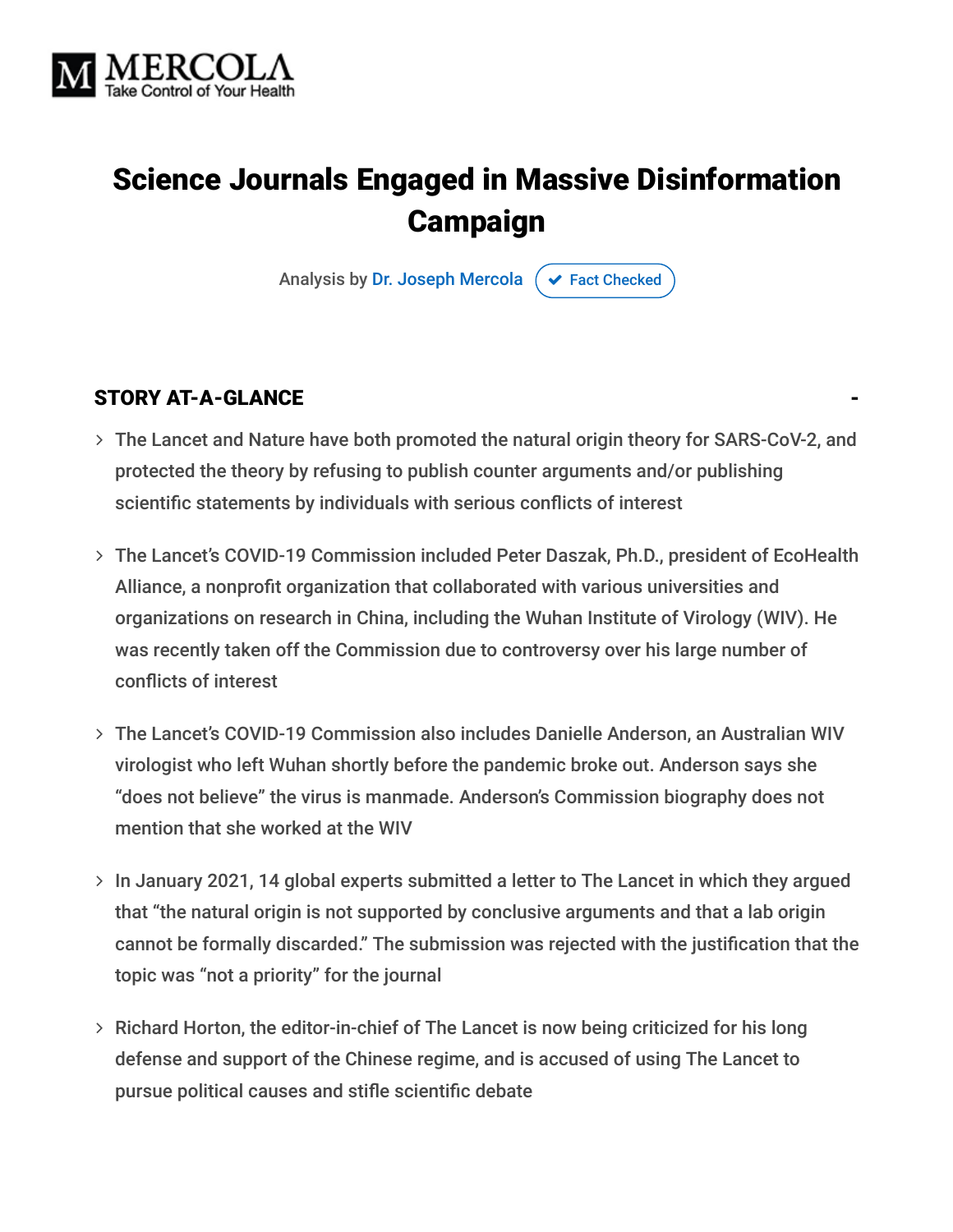More than a year ago, in February 2020, a group of 27 scientists wrote a letter published in The Lancet condemning "conspiracy theories suggesting that COVID-19 does not have a natural origin." 1

Although The Lancet  $-$  like other medical journals  $-$  requires contributors to disclose financial or personal interests that might be viewed as possible conflicts of interests with their submissions, the 27 authors declared they had "no competing interests."

June 21, 2021, The Lancet published an addendum admitting that "some readers have questioned the validity of this disclosure, particularly as it relates to one of the authors, Peter Daszak." 2

As a result, The Lancet asked the 27 signers to "re-evaluate" their competing interests and to declare any "financial and nonfinancial relationships that may be relevant to interpreting the content of their manuscript." So far, Daszak has updated his previous claim of having no competing interests to include a 416-word disclosure statement clarifying that, indeed, he had several conflicts of interest.

First, he is the president of EcoHealth Alliance, a nonprofit organization that receives funding from a "range of U.S. Government funding agencies and non-governmental sources."

Second  $-$  and most importantly  $-$  Daszak also explained that, although its work with China is currently unfunded, he and the Alliance have collaborated with various universities and organizations on research in China, including the Wuhan Institute of Virology (WIV). Specifically, this work includes studies of bats and viruses, including "the isolation of three bat SARS-related coronaviruses that are now used as reagents to test therapeutics and vaccines."

### The Lancet Accused of Kowtowing to China

The COVID pandemic has brought attention to any number of problems within the academic arena. Disturbingly, we've discovered that scientific journals held in high regard for many decades — The Lancet has been around for 198 years — are colluding to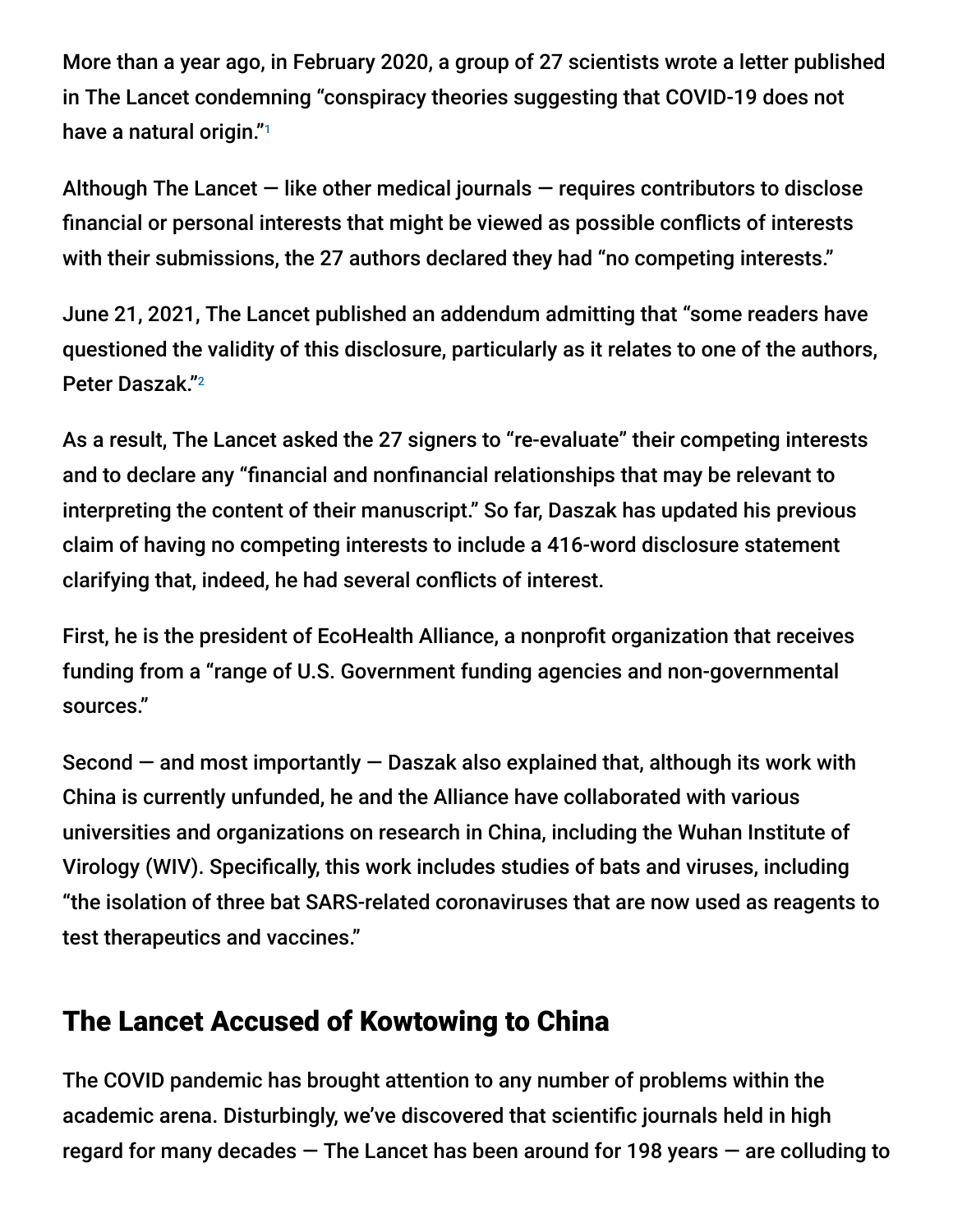censor important facts and stifle scientific debate. The Lancet statement deriding the lab leak theory as a conspiracy theory to be ignored is a prime example. As reported by the Daily Mail, June 26, 2021: 3

*"The Lancet letter, signed by 27 experts, played a key part in silencing scientific, political and media discussion of any idea that this pandemic might have begun with a lab incident rather than spilling over naturally from animals.*

*It was even reportedly used by Facebook to flag articles exploring the lab leak hypothesis as 'false information' … Yet it emerged later that The Lancet statement was covertly drafted by British scientist Peter Daszak — a long-term collaborator with the Wuhan Institute of Virology, which was carrying out highrisk research on bat coronaviruses and had known safety issues …*

*Four months later, The Lancet set up a 'Covid-19 Commission' to assist governments and scrutinize the origins. It was led by Jeffrey Sachs … Incredibly, he backed Daszak to lead his commission's 12-person taskforce investigating Covid's origins — joined by five fellow signatories to The Lancet statement …*

*Last week The Lancet finally 'recused' him from its commission and published an 'addendum' to its statement detailing some of his Chinese links. Yet critics say the journal has still failed to admit that six more signatories to that February statement have ties to Daszak's EcoHealth Alliance as directors or partners.*

*'It would have been better for The Lancet to have stated that Daszak's and other signers' previous declarations were untruthful and to have attached an editorial expression of concern,' said Richard Ebright, a bio-security expert and professor of chemical biology at Rutgers University in New Jersey.*

*Now The Mail on Sunday has learned that The Lancet is set to publish a second statement by these signatories that presses the case that Covid probably emerged through natural 'zoonotic' transmission from animals to humans."*

Richard Horton, the editor-in-chief of The Lancet is now being criticized for his long defense and support of the Chinese regime, and is accused of using The Lancet to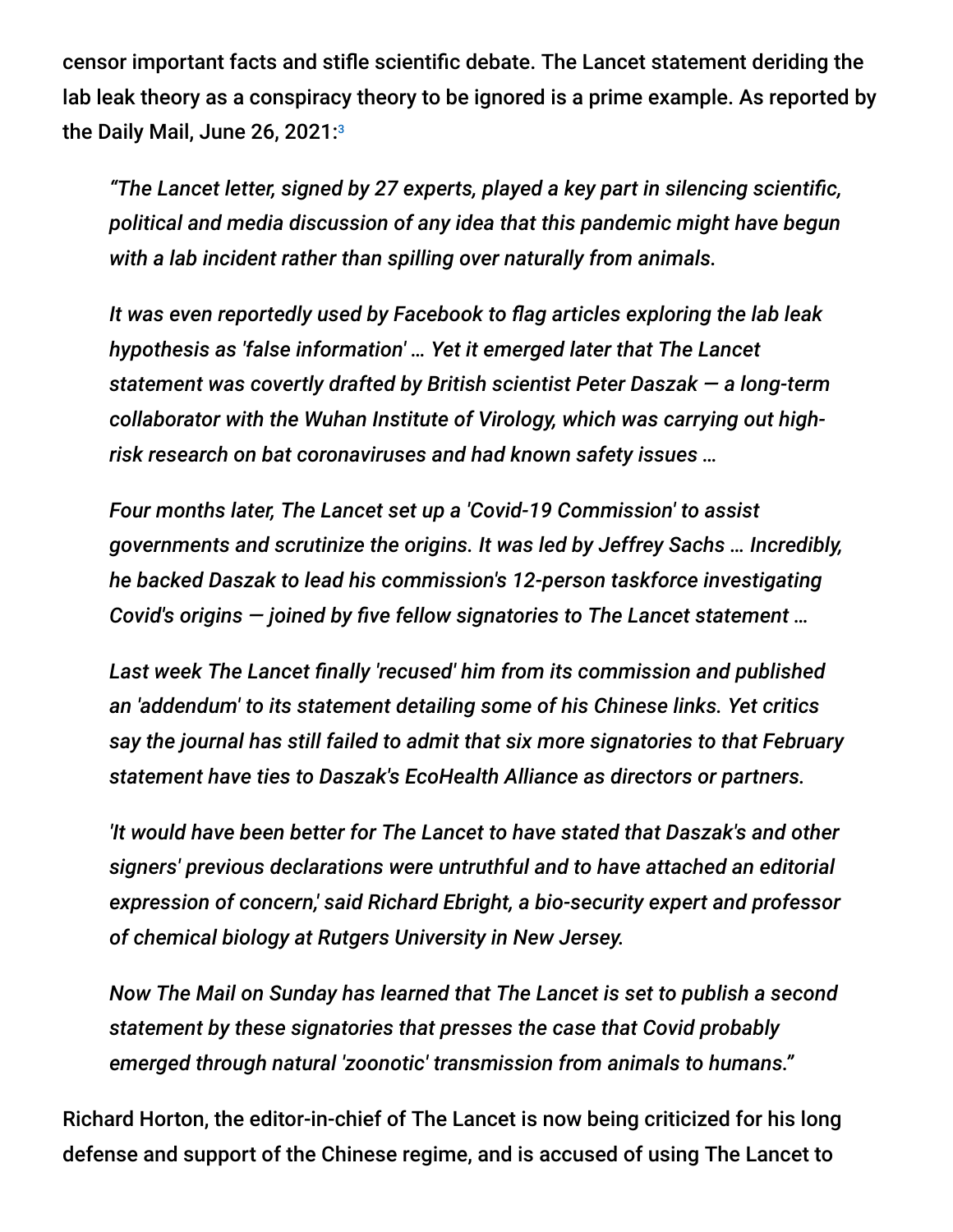pursue political causes and stifle scientific debate. 4

In January 2021, 14 global experts submitted a letter to The Lancet in which they argued that "the natural origin is not supported by conclusive arguments and that a lab origin cannot be formally discarded." Horton rejected the submission, stating it was "not a priority" for the journal. 5

# **<sup>66</sup>** The Lancet also published an entirely made up<br>
study claiming hydroxychloroquine was dangerou **study claiming hydroxychloroquine was dangerous. This fraudulent paper made the media rounds and led to countries banning the drug's use against COVID-19."**

Any medical journal worthy of a good reputation needs to be an open platform for wideranging debate. Horton's refusal to publish the other side of the origins argument has without a doubt damaged the credibility and reputation of the journal. Tory MP Bob Seely told the Daily Mail: 6

*"The claims of a cover-up over the most important scientific issue of our time grow stronger by the day. It is vital we get to the truth over what appears to have been a cover-up on the pandemic origins with the collusion of journals such as The Lancet."*

Let's also remember that **[The Lancet published an entirely fake study](https://articles.mercola.com/sites/articles/archive/2020/07/08/the-lancet-retraction-hydroxychloroquine-clinical-trial.aspx)** claiming hydroxychloroquine was dangerous. This paper using completely fabricated data made the media rounds and led to countries banning the drug's use against COVID-19.

This too raises serious questions about the journal's credibility. How was this fraud not discovered during the peer review process? Could it be that The Lancet allowed it because it would help protect the roll-out of profitable new COVID drugs and "vaccines"?

### What's Behind Science Journals' Censorship?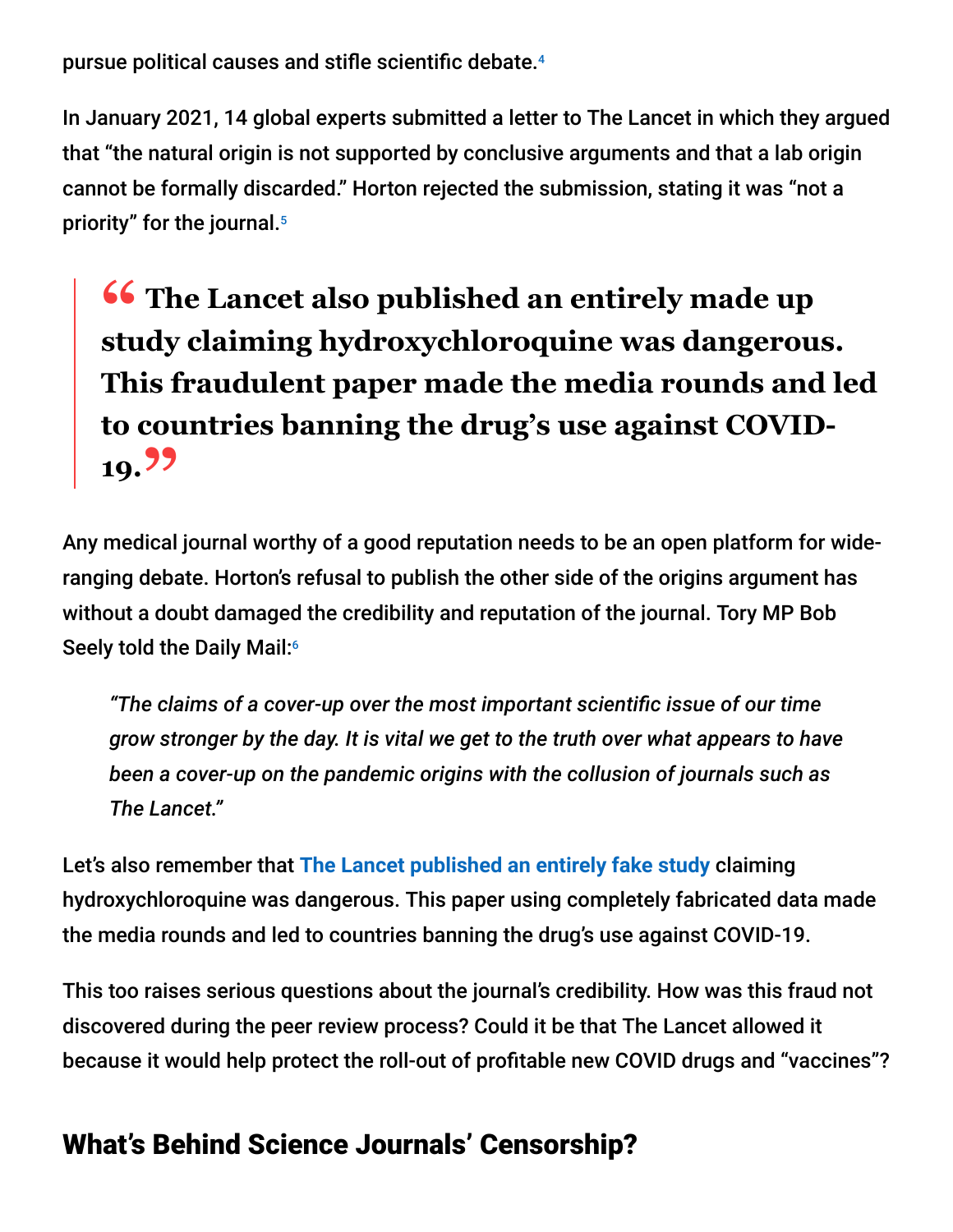What could possibly be behind science journals' decision to silence debate in what appears to be a concerted effort to protect Chinese interests? In a June 18, 2021, article,<sup>7</sup> Matt Ridley suggests it might have to do with the fact that "scientific papers have become increasingly dependent on the fees that Chinese scientists pay to publish in them, plus advertisements from Chinese firms and subscriptions from Chinese institutions."

The Lancet is not alone in its less than objective stance on China. In 2017, the Nature journal admitted it censors articles containing words like "Taiwan," "Tibet" and "cultural revolution" in its Chinese editions at the request of the Chinese government.<sup>8</sup> "In April 2020 Nature ran an editorial apologizing for its 'error' in 'associating the virus with Wuhan' in its news coverage," Ridley writes. 9

Nature also attached an editorial note to several old articles, saying they were being misused "as the basis for unverified theories that the novel coronavirus causing COVID-19 was engineered," and that "there is no evidence that this is true; scientists believe that an animal is the most likely source of the coronavirus."

One of those articles, published in 2015, was titled "Engineered bat virus stirs debate over risky research." The research being questioned was done by WIV researchers.

### Gaslighting Alert: Abusers Now Play the Victim Card

For the past year and a half, scientists, doctors, reporters and anyone else who dared point out blatant discrepancies in the natural origins narrative have been attacked and painted as quacks and dangerous conspiracy theorists. They've been censored, deplatformed and publicly defamed and shamed. Many a fine career has been ruined or seriously tarnished by baseless personal attacks.

Now that undeniable evidence is finally reaching critical mass, natural origin defenders are playing the victim card. For example, Amy Maxmen, Ph.D., a journalist for Nature for the past 13 years, has been covering the **[SARS-CoV-2 origin](https://articles.mercola.com/sites/articles/archive/2021/01/14/where-did-coronavirus-originate.aspx)** debate. In a May 26, 2021, tweet, she stated the "debate over a lab-leak has become toxic and risky."10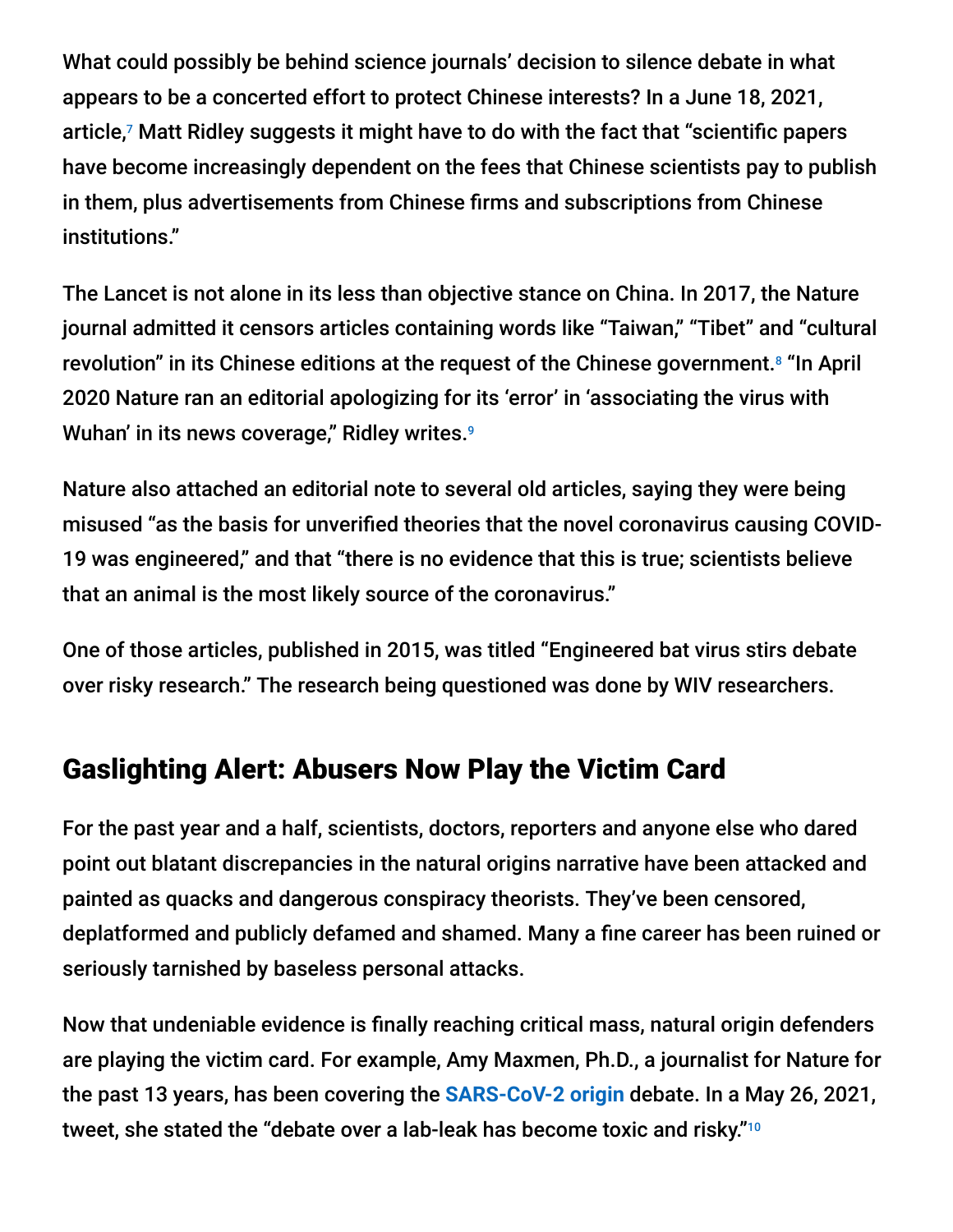Angela Rasmussen, Ph.D., a natural origin proponent, responded saying that "the origins debate has become a toxic milieu dominated by opportunists, dilettantes, racist/misogynist assholes, and trolls."<sup>11</sup> Rasmussen claims she's been personally attacked and abused for trying to explain the natural origin theory.

The irony is that the same people who abused others for talking about the **lab leak theory** [are now getting a taste of their own medicine, and they don't like it. They're](https://articles.mercola.com/sites/articles/archive/2021/02/26/origin-of-coronavirus-who.aspx) the ones who have been peddling misinformation all along, and as the masses are catching on to the deceit, they're catching heat.

To deflect and finger-point yet again, abusers are now playing the victim. Another tactic is to claim that attacks on them are attacks on science itself. Dr. Anthony Fauci, for example, has stated this on more than one occasion already.<sup>12,13</sup> In a June 2021 MSNBC interview, Fauci said criticizing him was "very dangerous," and that: 14,15

*"A lot of what you're seeing as attacks on me quite frankly are attacks on science because all of the things I have spoken about from the very beginning have been fundamentally based on science … If you are trying to get at me as a public health official and scientist, you're really attacking not only Dr. Anthony Fauci, you are attacking science."*

His comments didn't go over well, based on social media responses.<sup>16</sup> Reporter Glenn Greenwald's Tweet will suffice to summarize the general consensus: 17

*"Beyond the dangerous arrogance and pomposity of proclaiming 'anyone who criticizes me is attacking Science' — thus placing himself off-limits from questioning — he \*admitted\* he purposely issued false, anti-science, politicized claims … Once you \*admit\* that you made false statements in violation of The Science™, you don't then get to equate yourself to The Science™ such that attacks on you are attacks on it."*

Another example is that of Dr. Peter Hotez, one of the most shockingly hateful people in the medical field who has publicly stated he wants to **["snuff out" vaccine skeptics](https://articles.mercola.com/sites/articles/archive/2018/03/13/current-vaccination-program-safety-effectiveness.aspx)** and has **[called for cyberwarfare measures](https://articles.mercola.com/sites/articles/archive/2021/05/10/the-rise-of-utilitarian-extremism.aspx)** to be deployed against me and others who share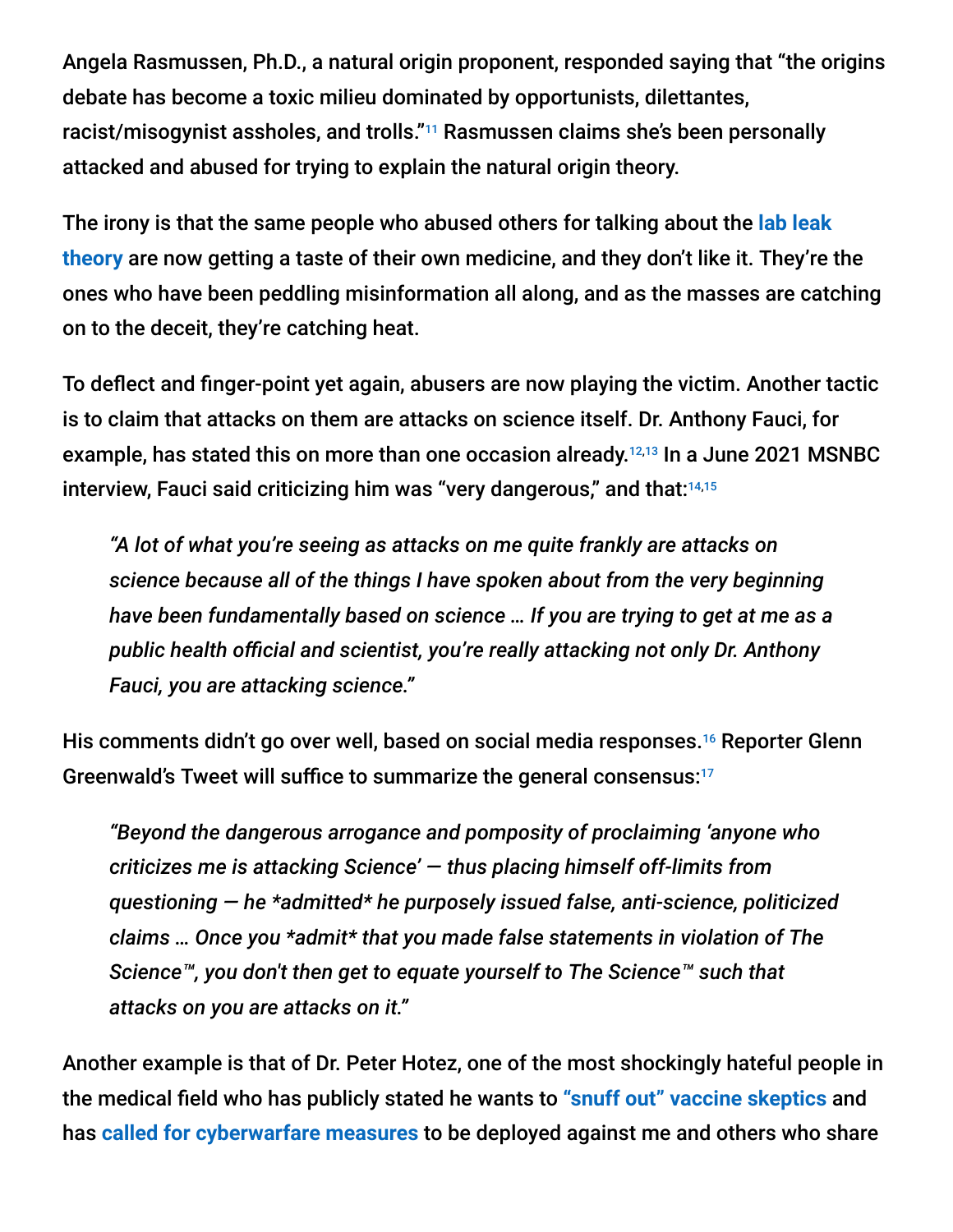vaccine safety information. Coincidentally, this public plea was published in the journal Nature.<sup>18</sup>

This man, who has spewed all sorts of vile language at parents of vaccine-injured children and called for physical harm and imprisonment of people who don't agree with the one-size-fits-all vaccine agenda is now complaining about getting bombarded with "anti-vaxx hate speech." 19

### Billions of Dollars at Stake

To circle back to the question of why prominent and previously respected science journals are publishing propaganda and suppressing open discussion, the most likely reason — aside from their dependence on Chinese publishing fees and advertising dollars  $-$  is the fact that if SARS-CoV-2 is proven to be a manmade virus that escaped [from a lab \(regardless of its location\), billions of dollars in funding for](https://articles.mercola.com/sites/articles/archive/2020/09/17/gain-of-function-research.aspx) **gain-of-function research** and even vaccine research could evaporate.

As a publisher of research, it makes sense that journals would be willing to protect the research industry as a whole, and provide a platform for chosen spokespeople — such as Hotez — who shamelessly promote the official narrative, no matter how tenuous or unscientific it might be, or how clear the conflicts of interest.

Here's another case in point: June 28, 2021, Bloomberg tweeted out a short video featuring Danielle Anderson, an Australian WIV virologist who left Wuhan shortly before the pandemic broke out. Anderson says she "does not believe" the virus is manmade. In response, Hotez tweeted: 20

*"And we're in agreement: SARS-2 coronavirus has natural origins, was not produced through GOF [gain-of-function] research, and probably has nothing to do with the Wuhan Institute of Virology."*

Coincidentally, Anderson is also on The Lancet's COVID-19 Commission,<sup>21</sup> the same Commission that Daszak was on. Her Lancet Commission bio $^{22}$  says nothing about her work at the WIV, only that she is a senior research fellow at the University of Melbourne,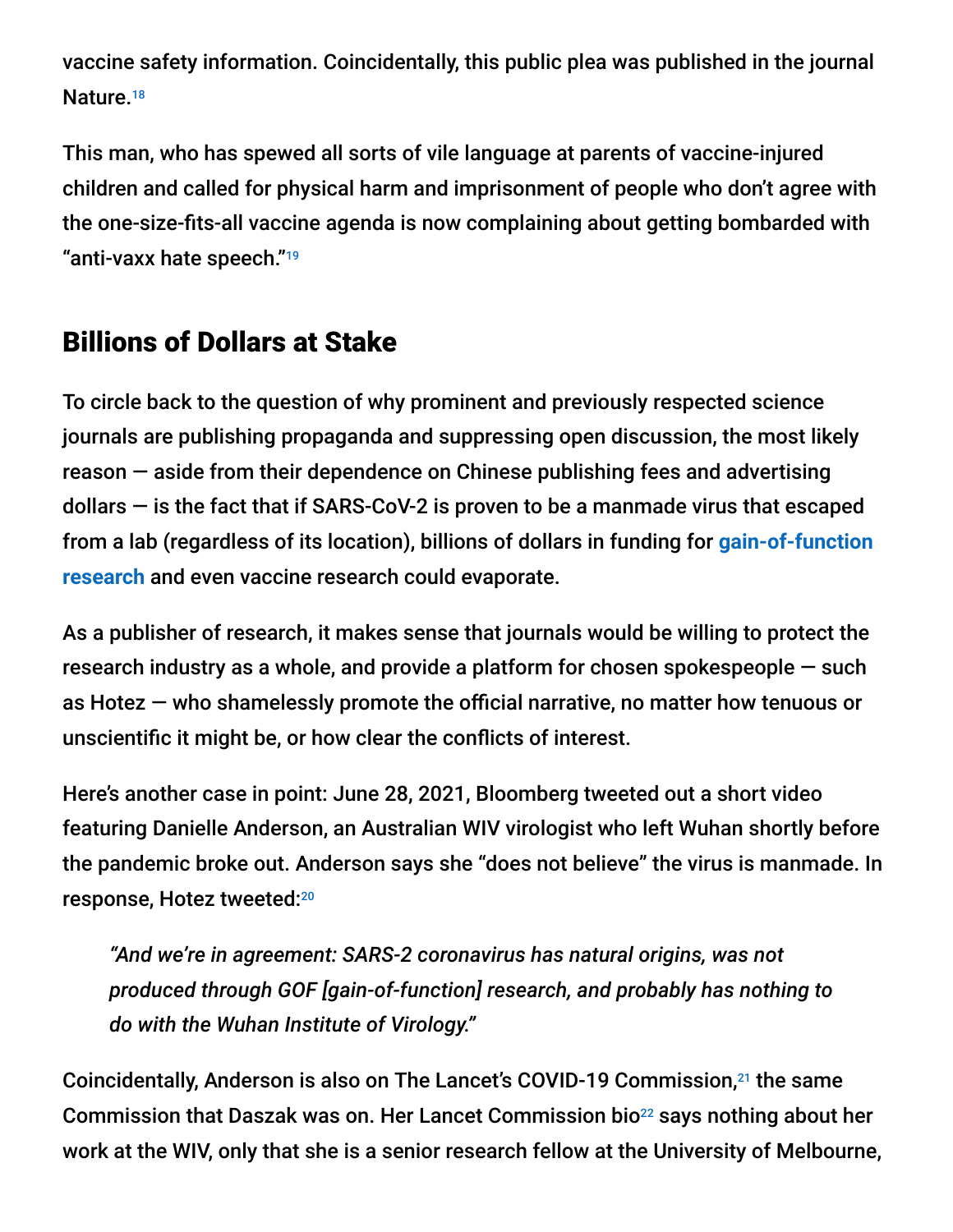Australia. Why is that? Is Anderson's link to the WIV yet another "random coincidence" that has no bearing on her message? Or is it part of a pattern?

I believe the engineering of viruses and other pathogens is one of the greatest threats to life on earth at this point. We lucked out with SARS-CoV-2, as it turned out to be far less lethal than initially predicted. The next time we might not be so lucky.

As reported in July 2020, China has plans to erect high-security biolabs in all of its 23 provinces, despite concerns about leakage risks.<sup>23</sup> Worldwide, there are hundreds of laboratories where this kind of research is taking place on a daily basis. Considering the history of lab leaks, it's only a matter of time before something truly nasty gets out.

This is why we must get to the bottom of where SARS-CoV-2 came from. We must know if it was manmade because, if so, we need to ban gain-of-function research aimed at making pathogens more dangerous to humans.

Yes, there are harmless gain-of-function experiments, and that's not what we're talking about here, although, harmless experiments can, of course, be steps in a process that ultimately results in a dangerous bioweapon. Overall, I think we need to seriously reconsider the need and value of genetic manipulation of viruses and the creation of synthetic ones.

#### **Sources and References**

- <sup>1</sup> [The Lancet February 19, 2020 DOI: 10.1016/S0140-6736\(20\)30418-9](https://www.thelancet.com/journals/lancet/article/PIIS0140-6736(20)30418-9/fulltext)
- <sup>2</sup> [The Lancet Addendum June 21, 2021 DOI: 10.1016/S0140-6736\(21\)01377-5](https://www.thelancet.com/journals/lancet/article/PIIS0140-6736(21)01377-5/fulltext?utm_campaign=lancetcovid21&utm_source=twitter&utm_medium=social)
- 3, 4, 5, 6 [Daily Mail June 26, 2021, Updated June 27, 2021](https://www.dailymail.co.uk/debate/article-9728577/Worlds-famous-medical-journal-accused-doing-Chinas-dirty-work-writes-IAN-BIRRELL.html)
- <sup>7, 9</sup> [Capx.co June 18, 2021](https://capx.co/science-journals-wuhan-and-a-truly-bizarre-twitter-episode/)
- <sup>8</sup> [Yahoo News November 1, 2017](https://au.news.yahoo.com/springer-nature-blocks-access-to-certain-articles-in-china-37701113.html)
- <sup>10, 11</sup> [Twitter Angela Rasmussen May 26, 2021](https://twitter.com/angie_rasmussen/status/1397742523204968449?s=21)
- <sup>12</sup> [New York Post June 9, 2021](https://nypost.com/2021/06/09/fauci-says-attacks-on-him-are-attacks-on-science/)
- <sup>13</sup> [New York Post June 21, 2021](https://nypost.com/2021/06/21/fauci-attacks-on-him-are-actually-criticizing-science/)
- <sup>14</sup> [Twitter Stephen Miller June 9, 2021](https://twitter.com/redsteeze/status/1402686481261498369?ref_src=twsrc%5Etfw%7Ctwcamp%5Etweetembed%7Ctwterm%5E1402686481261498369%7Ctwgr%5E%7Ctwcon%5Es1_&ref_url=https%3A%2F%2Fwww.mediaite.com%2Fnews%2Ffauci-draws-rebuke-for-claim-that-attacking-him-)
- 15, 16 [MSN June 9, 2021](https://www.msn.com/en-us/tv/news/fauci-draws-rebuke-for-claim-that-attacking-him-is-attacking-science/ar-AAKSO3y)
- <sup>17</sup> [Twitter Glenn Greenwald June 9, 2021](https://twitter.com/ggreenwald/status/1402684619279982608?ref_src=twsrc%5Etfw%7Ctwcamp%5Etweetembed%7Ctwterm%5E1402684619279982608%7Ctwgr%5E%7Ctwcon%5Es1_&ref_url=https%3A%2F%2Fwww.mediaite.com%2Fnews%2Ffauci-draws-rebuke-for-claim-that-attacking-him)
- <sup>18</sup> [Nature April 27, 2021](https://www.nature.com/articles/d41586-021-01084-x)
- <sup>19</sup> [Houston Chronicle May 7, 2021 \(Archived\)](https://archive.is/OSHZf)